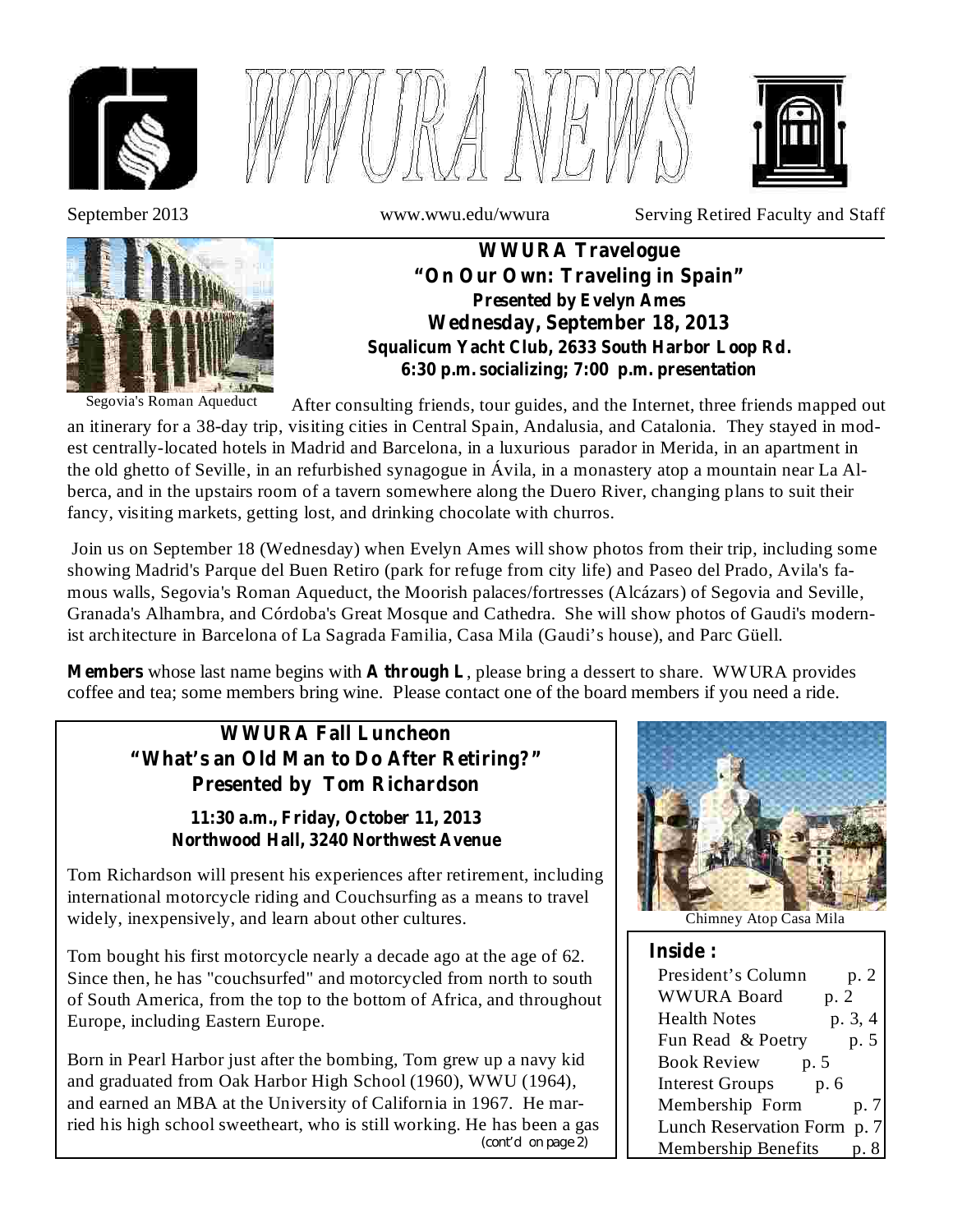

## **Message from the President**

Greetings,

As I write this letter from Lopez Island on Labor Day weekend, it's an early fall day. Rose hips are ripening red, blackberries are ready to pick, the sky is blue, the water even bluer. Last evening at dusk, my doe and her teenager fawn were dark shadows grazing in the field; this morning I picked up some (harmless) deer repellent to discourage munching the house shrubbery.

A new season of WWURA activities has been planned, beginning on Wednesday, Sept. 18 with an intriguing travelogue on Spain by Evelyn Ames with extra commentary from her traveling companions, Evelyn Wright and Carol McRandle. There will be Spanish music accompanying her presentation.

Our October 11th Fall Luncheon at Northwood Hall will feature WWU alum Tom Richardson telling us about his extensive motorcycle adventures. Don't miss this opportunity to catch up with everyone after the summer.

Another rewarding way to participate in WWURA is through the Interest Groups. The Informal Dining group has proven especially popular. Small groups meet each month at members' homes for interesting dinners, wine and conversation. Contact Janet Berg, 360-733-4654 or email janetlila@hotmail.com if you're interested in joining. Other interest groups are listed in this newsletter. And - if you have an idea for another sort of group, let us know. We're open to new ideas. Email me at lmasland@comcast.net with your thoughts.

So as summer closes, enjoy these last days with your favorite activity and friends. Since fellowship is the outstanding reason for WWURA's well-planned events and get-togethers, let's plan to enjoy each others' company this fall. See you soon.

## **WWURA Fall Luncheon, Tom Richardson,** *cont'd from page 1*

station attendant, a professor of economics, a machine shop owner, a grant writer for the Lummi Nation, and a lobbyist in California and Washington, D.C. He was President of Washington State Alliance for the Mentally Ill for ten years and for five years after Katrina he served as Logistics Coordinator of the Mt. Baker Chapter of the Red Cross.

Come join us for a grand adventure and Northwood Hall's excellent buffet luncheon. Reserve your place now by sending in the Reservation Form on page 7 and returning it before October 7th.

- **Lynne Masland**

## **2013-2014 WWURA Officers**

President—Lynne Masland 671-1686 President Elect—TBA Past President—Nanette Davis 676-9821 Secretary– Donna Moore 733-5769 Treasurer– John Reay 733-1195

### **Board Members**

Nanette Davis 671-1686 Kirsti Charlton 393-7187 Rudi Weiss 733-9155 Bill Smith 647-4534 Lynne Masland 676-9821 Larry Richardson 671-4277 Bob McDonnell 650-0626 Erlene Poole 671-1005 Patricia Roberts 676-2593

**Newsletter Editor—Margaret Woll** —John Woll **Webmaster**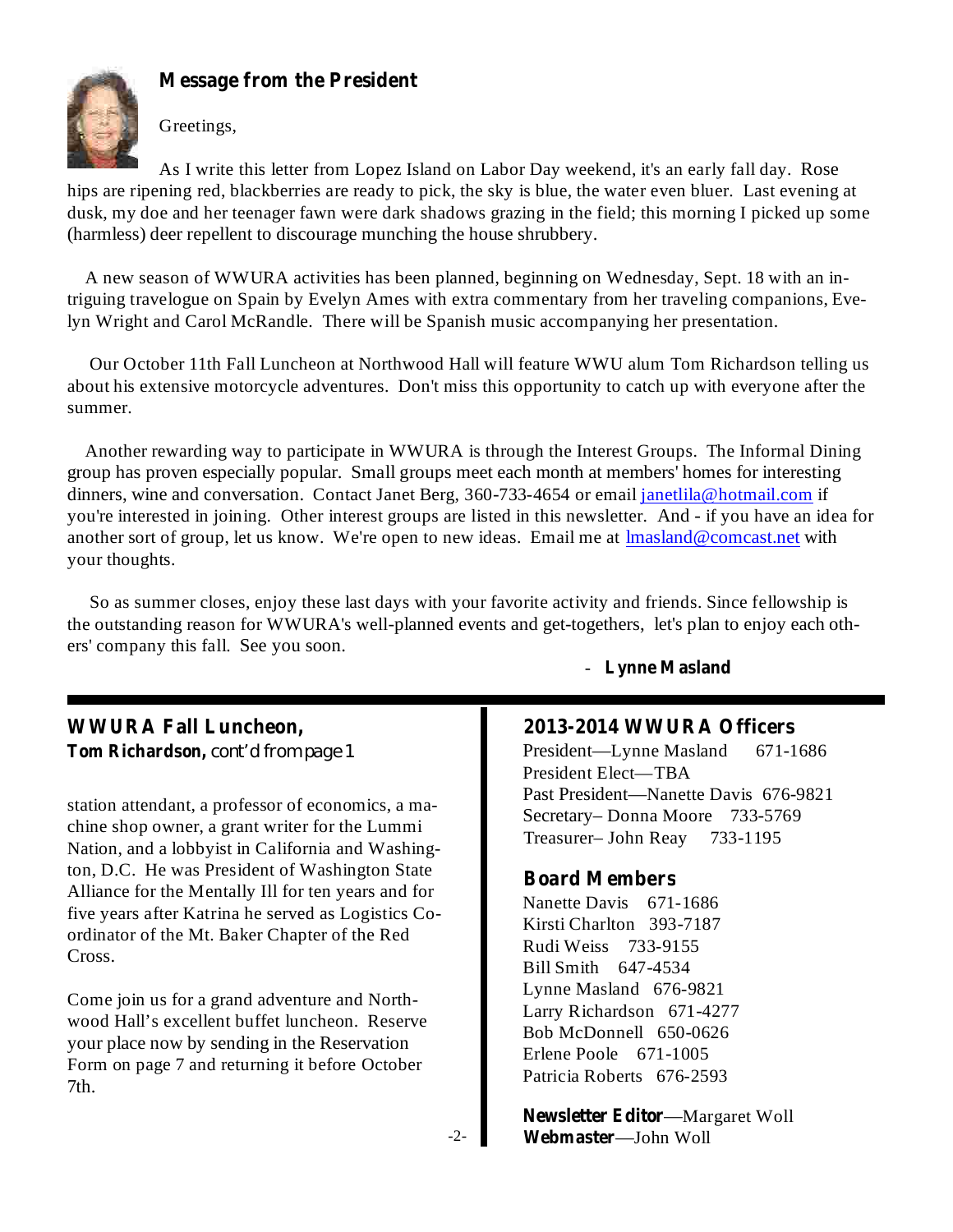## **September 2013 Health Notes by Evelyn Ames Probiotics: Beneficial or Media Hype?**

Companies have added "probiotics" to various food products for supposed health benefits. Are probiotics beneficial? Do they carry health risks? Are people with immune-compromising conditions recommended to use or not use probiotics? Are they effective for combating diarrhea triggered by antibiotics? Is the media hype of probiotics another media hyped "health cure?"

**What are probiotics?** "Probiotics are live microorganisms (in most cases, bacteria) that are similar to beneficial microorganisms found in the human gut. They are also called "friendly bacteria" or "good bacteria" (http://nccam.nih.gov/health/probiotics). They are available in dietary supplements, foods, and yogurts as well as oral products, suppositories and creams. Overall, probiotics are classified as dietary supplements; therefore, they are not subject to approval by the FDA (food and drug administration) for safety and effectiveness before they are marketed.

**Examples of probiotics:** those found naturally in the intestines include Saccharomyces boulardii (a yeast) and bacteria in the Lactobacillus and Bifobacterium families of microorganisms. Foods containing probiotics include fermented and unfermented milk and buttermilk, some soy drinks, kefir, sauerkraut, pickles, miso, and of course, yogurt. Dietary probiotic supplements are available in tablet, capsule, liquid, and powder forms. A commonly used supplement is acidophilus.

**What do probiotics do; how are they helpful?** According to the Health Hub of the Cleveland Clinic, the body does not need the addition of food and supplements that contain probiotics to be healthy. However, probiotics may help keep a person healthy by:

"decreasing the number of "bad" bacteria in your gut that can cause infections or inflammation replacing the body's "good" bacteria that have been lost when taking antibiotics, for example restoring the body's "good" versus "bad" bacterial balance, which then helps to keep your body functioning properly" (Healthy Hub at Cleveland Clinic). "But no one can predict whether consuming Lactobacillus or Bifidus regularis in yogurt or other beneficial bacteria in food or capsule form will make you healthier." http://health.clevelandclinic.org/2012/07/can-probiotics-solve-your-digestive-woes

## **How safe and effective are probiotics?**

"Probiotics may trigger allergic reactions. They may also cause mild stomach upset, diarrhea, or flatulence (passing gas) and bloating for the first few days after starting to take them. However, since probiotics already exist naturally in the body, probiotic foods and supplements are generally considered to be safe" (http://health.clevelandclinic.org/).

Co-author Sydne Newberry (nutritionist/researcher for the Southern California Evidence-Based Practice Center at the RAND Corp. in Santa Monica) commented on an analysis (reported in *Journal of the American Medical Association*) of earlier studies that found probiotics to have a potential in alleviating diarrhea that afflicts about one-third of people treated with antibiotic medications. Diarrhea is more common with certain antibiotics, particularly at high doses needed to treat serious infections. Newberry suggested that the new study provides little specific guidance to patients or their doctors because the studies didn't provide details such as the specific bacteria strain.

"Probiotic research is moving forward on two fronts: basic science (laboratory studies) and clinical trials to evaluate the safety and efficacy of probiotics for various medical conditions. Many early clinical trials of probiotics have had methodological limitations, and definitive clinical evidence to support using specific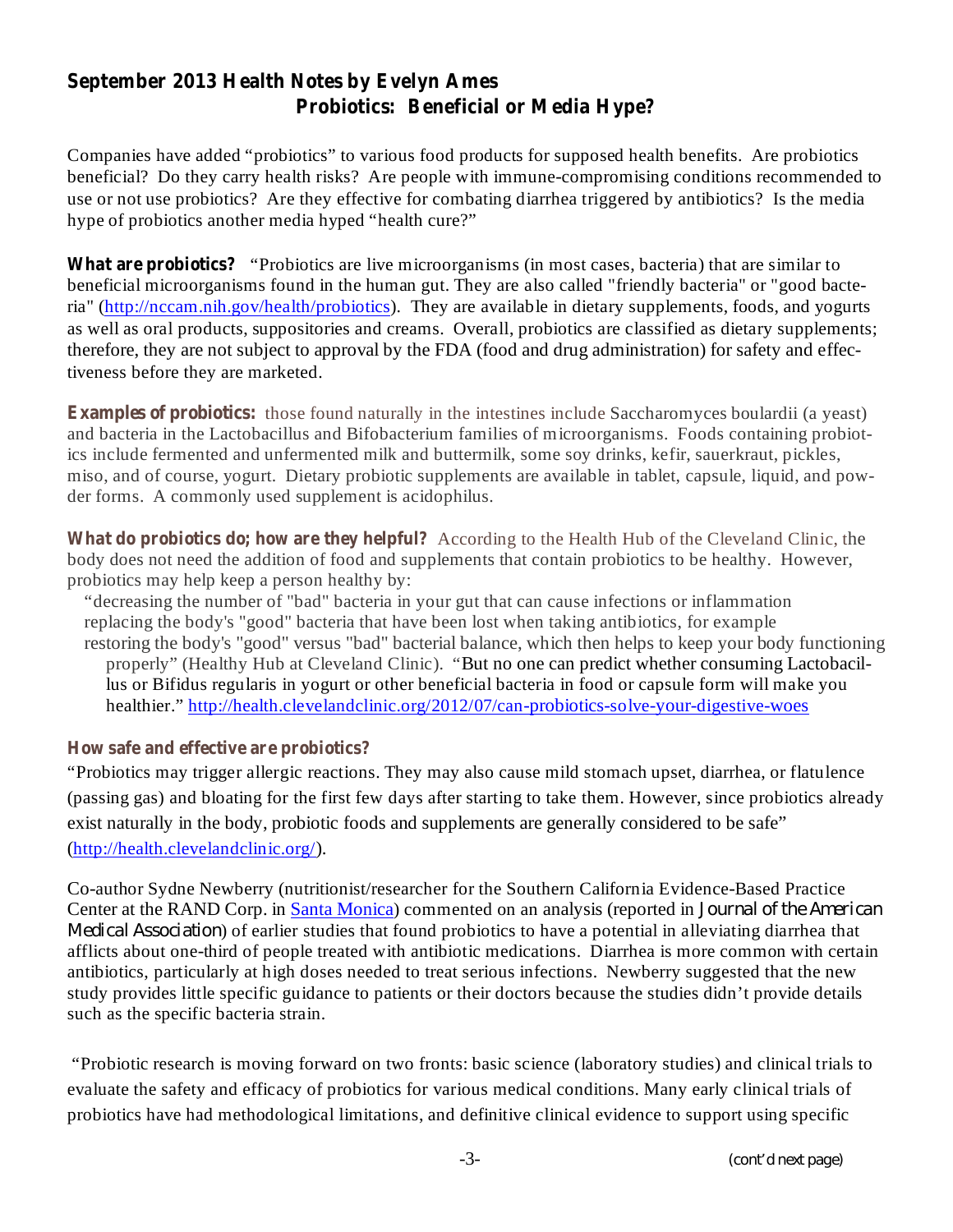## **Health Notes,** cont'd

probiotic strains for specific health purposes is generally lacking. Nevertheless, there is preliminary evidence for several uses of probiotics, and more studies are under way. In particular, a recent review of the scientific evidence on the effectiveness of probiotics in acute infectious diarrhea concluded that there was evidence that probiotics may shorten the duration of diarrhea and reduce stool frequency but that more research was needed to establish exactly which probiotics should be used for which groups of people" http://nccam.nih.gov/health/probiotics/introduction.htm.

"If you're healthy and are not planning to take antibiotics, go into the hospital, or maybe take a trip out of the country, there is no benefit from taking probiotics," says microbiologist Lynne McFarland of the Veterans Administration Puget Sound Health Care System in Seattle, Washington" http://www.cspinet.org/new/pdf/nah\_probiotics.pdf.

Web sites that might be of interest to the reader: http://www.cspinet.org/new/pdf/nah\_probiotics.pdf provides the lowdown on Stonyfield Farm Yogurt, DanActive Drink, Kashi Vive Cereal, Culturelle, Align, Multibionta, and Florastor. The *J Pediatr Gastroenterol Nutr*, Vol. 43, No. 4, October 2006, includes a table (3) that summarizes the quality of evidence for the use of probiotics in different diseases. For example, efficacy possible for irritable bowel syndrome and no efficacy supported for use of chronic stomach inflammation and ulcers caused by Helicobacter pylori bacterium or Crohn's disease. "Clinical Efficacy of Probiotics: Review of the Evidence With Focus on Children" at this site: http://www.naspghan.org/userassets/Documents/pdf/PositionPapers/probiotics.pdf

Note: the TV ad for Activia has changed from "clinically proven to help naturally regulate your digestive system in two weeks" to Activia tastes good! It is the taste now because there is no scientific evidence to back earlier claims. Check: probiotics\Activia - Wikipedia, which discusses the litigation of Activia (Danone corp.) promotion ads.

In summary, "The marketing message of "improving overall immune health" deserves to be scrutinized whenever and wherever it appears." http://www.healthnewsreview.org/review/the-healthy-skepticprobiotics-could-help-in-cold-and-flu-season/



Do you remember that . . .

WWURA's fiscal year runs from July 1 st through June 30th of each year? That means if you haven't renewed your membership in the last month or so, you are in the "dog house"!

To help cover your embarrassment, we've included a Membership Form on page 7. And check out the Membership Benefits on page 8.

P.S. A sticker has also been placed on the hard copies of people who are in arrears.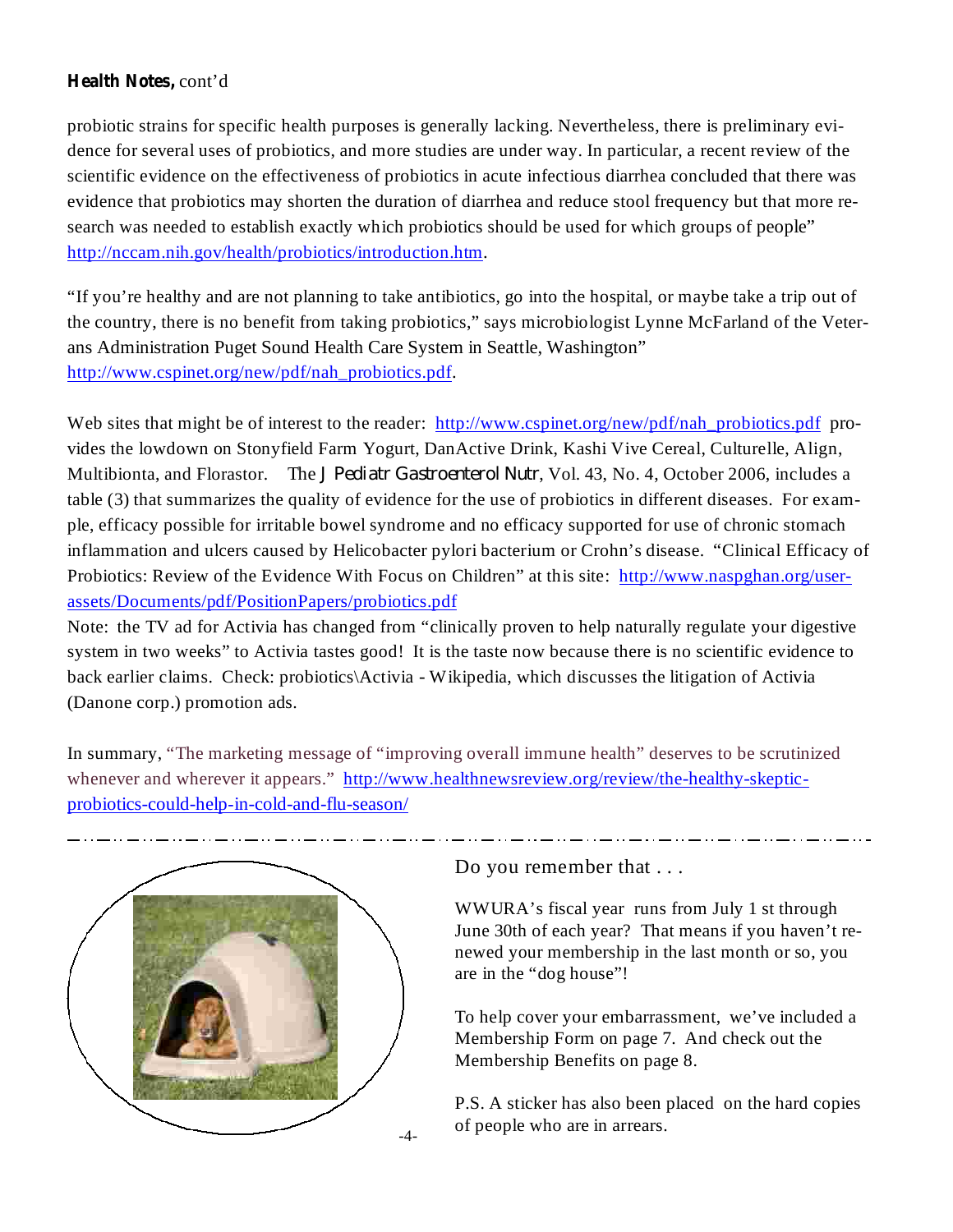# **In memory of Al**

by Evelyn Wright

Like a schoolboy, he flirts, looking sidewise into her doorway, tilting his head a little, smiling as if he hoards a secret, and, holding tight to his walker, does a shuffling skip -- his feet must dance when she's in sight.

Beguiled, like a schoolgirl, she bends her head, and glances at him and smiles to herself. Now begins a covert courtship: they nod at each other in the hall or watch each other in the dining room, cementing an ephemeral bond that holds short days and weeks together

in affection, briefly defying Old Time, still a-flying.



## **A Fun Read**

Louis Lippman ( who played for us at the Spring Banquet) recently retired after teaching experimental psychology at WWU for 42 years. He has had time to write 175 original stories, each ending with a pun (or spoonerism). It's a *great* read aimed at the sophisticated lover of language who is familiar with phrases, clichés, and aphorisms. Go to amazon.com or CreateSpace to get your copy of "Wince A Pun on Thyme— Scientifically Crafted Tales".

-5-

## **At the Assisted Living Facility Bob McDonnell's Review of Sylvia Nasar's** *The Grand Pursuit*

In The Grand Pursuit: The Story of *Economic Genius*, Sylvia Nasar writes a fascinating history that is mostly true and one that taught me much along the way. Nasar, former economics writer for and now professor of journalism at Columbia *The New York Times* University, narrates the rise of modern economic theory since the mid-nineteenth century when Adam Smith, Malthus, and Ricardo (laissez faire economists) reigned supreme and when 9/10s of the English people still lived—as humankind had for millennia—in grinding poverty and near starvation. Dividing her story in three parts—Hope, Fear, and Confidence—she traces the rise in the standard of living in the industrialized world through the productivity of the Industrial Revolution. She focuses her attention on economic theorists' attempts to understand what is happening economically and to create a theory that will allow human beings to affect macroeconomic events positively—or as John Maynard Keynes put it, "the political problem of mankind: how to combine three things: economic efficiency, social justice and individual liberty."

In Hope, the first section, Nasar takes us from about 1840 to World War I. In Fear, she weaves the tale of the havoc of WW I, the shocks of the Twenties, the rise of Communism in Russia, Fascism in Italy, and Nazism in Germany, and the Great Depression to World War II. In Confidence, she gives account of "a second golden age in the aftermath of WWII." In all of it, Nasar has a masterful command of history , of the literature of the times, and of the lives of the economists she chooses to treat.

Against the laissez-faire economists Smith, Malthus, and Ricardo, she opposes Alfred Marshall, who thought of economics as a tool for acting effectively in the economic world. He believed, according to Nasar, that from "society's standpoint, the corporation's function is to raise productivity and, hence, living standards." Marshall's student John Maynard Keynes' great contribution—still much in contention in the political arena—is the insight that in major depressions monetary policy (controlling interest rates and the money supply) provides insufficient stimulus to the economy and that fiscal policy (through lower taxes and increased government spending) must provide that stimulus.

Nasar writes beautifully, treats most the major economic thinkers and some lesser lights . She includes fascinating detail in the lives of the people she treats. I miss a treatment of the great economic crisis of our times, that of 2008. I miss consideration of Paul Krugman and Joseph Stiglitz. But Nasar gives me hope that economic theory can be a powerful tool for improving our economic lives and achieving, as Keynes put it, "economic efficiency, social justice and individual liberty."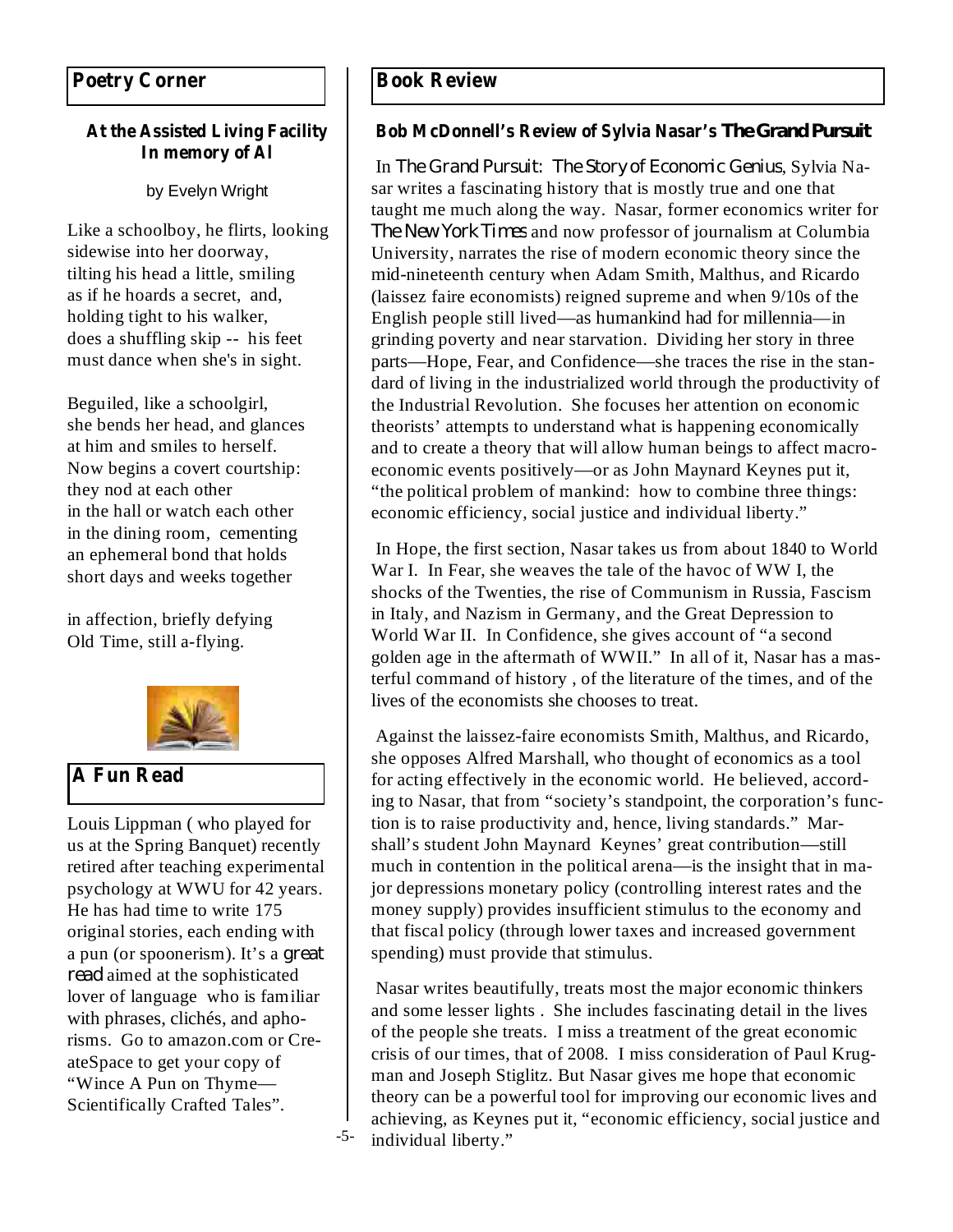## **SEPTEMBER INTEREST GROUPS**

If you are interested in one of the groups please call or email the contact person.

**BOOK GROUP** --Donna Moore, 360-733-5769 <donnafmoore12@gmail.com> Meets the 3rd Tuesday of the month AT 2:30 P.m. at Donna Moore's home at 346 Bayside Rd. We will NOT meet in September October's book is *Lost Kingdom: Hawaii's Last Queen, the Sugar Kings and* . *America's First Imperial Adventure*

**BRIDGE GROUP** --Nicholas Bullat, <gnbmaestro@gmail.com> Meets the 4th Tuesday of the month at member's homes. We will meet September 24th at Caryl Hinckley's home, 1804Taylor Ave., 734-3726.

**INFORMAL DINING --** Janet Berg, 360-733-4654, <janetlila@hotmail.com> Meets in small groups each month at member's homes. Dining will start in October. If you are not a member and would like to join, please call Jan Berg. Watch your email for this year's dining schedule and member roster.

**OPERA GROUP** --Evelyn Ames, 360-734-3184, <Evelyn.ames@wwu.edu>. **Metropolitan Opera HD Series for 2013-2014,** check this website for cast and dates of encores: This group usually attends the opera independently or in small groups. Call Evelyn if you need a ride. http://www.metoperafamily.org/metopera/liveinhd/LiveinHD.aspx In the left corner is Participating Theaters (click on United States and/or Canada for listing). There are 10 HD showings this season. Running times of each opera are listed at main web site.

Oct. 5 at 9:55 a.m. Tchaikovsky;s Eugene Onegin. Encore Oct. 9 at 6:30 p.m.

Oct. 26 at 9:55 a.m. Shostakovich's The Nose. Encore Oct. 30 at 6:30 p.m.

**Lincoln Theater in Mt. Vernon:** http://www.lincolntheatre.org/welcome (click on calendar) Check the **Pickford Film Center** for European opera showings: http:/pickfordfilmcenter.org/

**SKIING** - Charlie Way, 360-734-0649

**WRITER'S GROUP** - Evelyn Wright, 676-0227,<ewright410@comcast.net>

Meets twice a month. The groups are kept small so there is time for reading and critiquing each other's work. The first group is now closed, but if you are interested in a second group call Bill Smith, 647-4534, <rhetor16@yahoo.com>





Directions for registering online for the 2013 Bellingham Jingle Bell Run/Walk . (It's always the second Saturday in December). First enter this website (http://www.bellinghamjinglebellrun.org/). Click on register; then click on agree. Next, click on to join a team. Next, on second line (or), enter WWURA). Then follow next requests and you've got it! For those who want to register by paper form, copies will be available at the fall luncheon in October.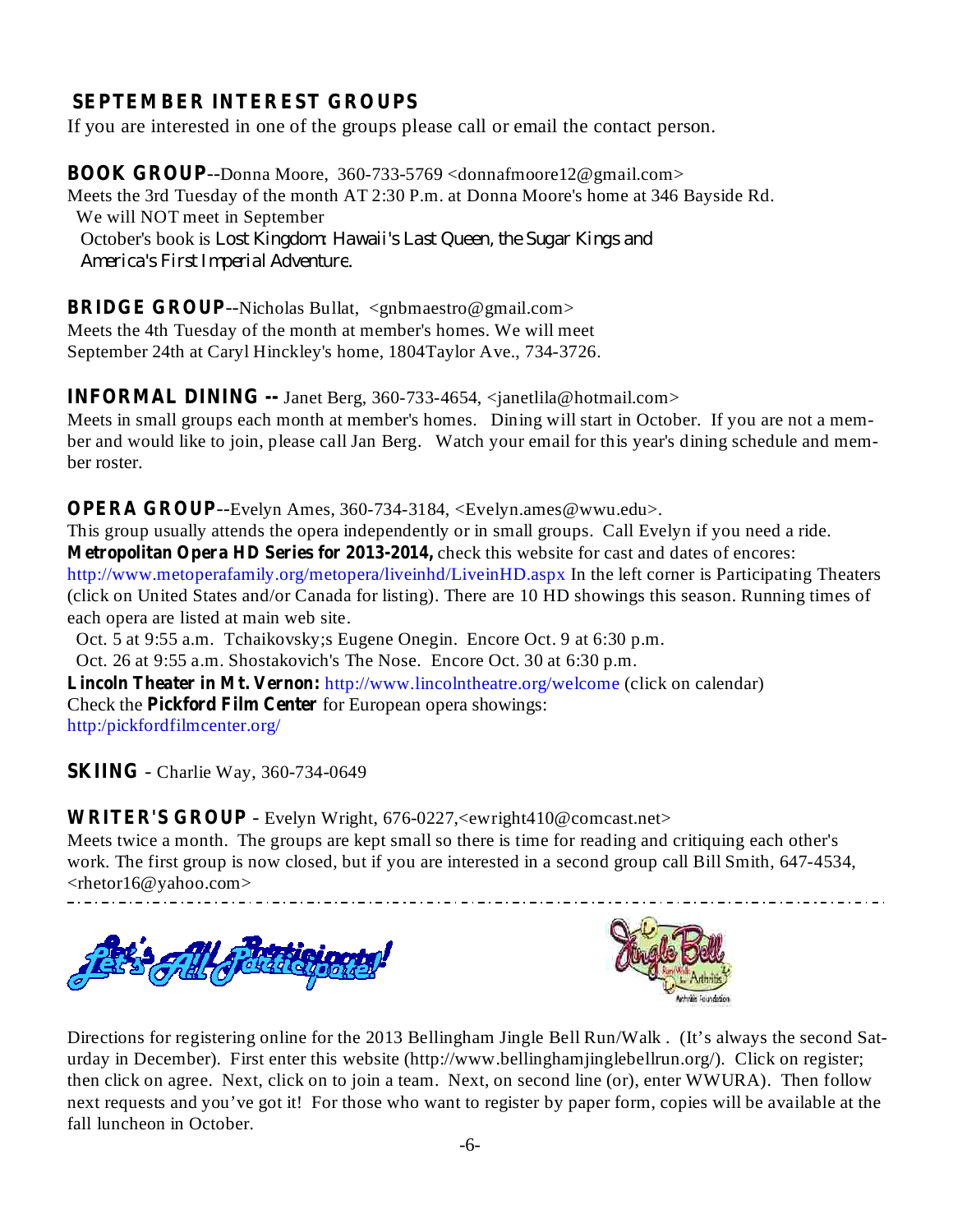## **WWURA Membership Renewal 2013-14**

To become a member of WWURA, check the appropriate box and fill out the form below.

| $\Box$ Benefactor                                        | $$100.00$ plus                            |                                                                                     |
|----------------------------------------------------------|-------------------------------------------|-------------------------------------------------------------------------------------|
| $\Box$ Contributing Membership \$50.00 plus              |                                           |                                                                                     |
| $\Box$ Sustaining Membership                             | \$25.00 plus                              |                                                                                     |
| $\Box$ Regular Membership                                | \$15.00                                   |                                                                                     |
| $\Box$ Pre-Retirement Membership\$ 15.00                 |                                           |                                                                                     |
| $\Box$ Surviving Spouse                                  | \$6.00                                    |                                                                                     |
| $\Box$ Limited Income                                    | \$6.00                                    |                                                                                     |
| $\Box$ New 2013-14 Retiree \$ 5.00                       |                                           |                                                                                     |
|                                                          | Contribution to WWURA Scholarship fund \$ |                                                                                     |
| c/o Kirsti Charlton, 1410 Grant St, Bellingham WA 98225. |                                           | Please mail this application and check (made payable to WWURA) to WWURA Membership, |
|                                                          |                                           |                                                                                     |
|                                                          | <b>Biographical Information</b>           |                                                                                     |
|                                                          |                                           |                                                                                     |
|                                                          |                                           |                                                                                     |
|                                                          |                                           |                                                                                     |
|                                                          |                                           |                                                                                     |
|                                                          |                                           |                                                                                     |
|                                                          |                                           | IF NOT WWU RETIREE, WHAT INSTITUTION/ORGANIZATION:______________________________    |
|                                                          |                                           |                                                                                     |
|                                                          | 11:30 a.m., Northwood Hall                | <b>Reservation Form - WWURA Lunch October 11, 2013</b>                              |
|                                                          |                                           | Number of reservations                                                              |
| Cost: \$15 members<br>\$18 non-members                   | Amount Enclosed _________                 |                                                                                     |

**Mail your check (made payable to WWURA) to Barb Evans, 7** 15 No. Garden St., #502, Bellingham, WA 98225 (Phone: Barb at 650-9724 OR email at barbandhoward@comcast.net if you have questions) *Reservations due by Monday, October 7, 2013.*